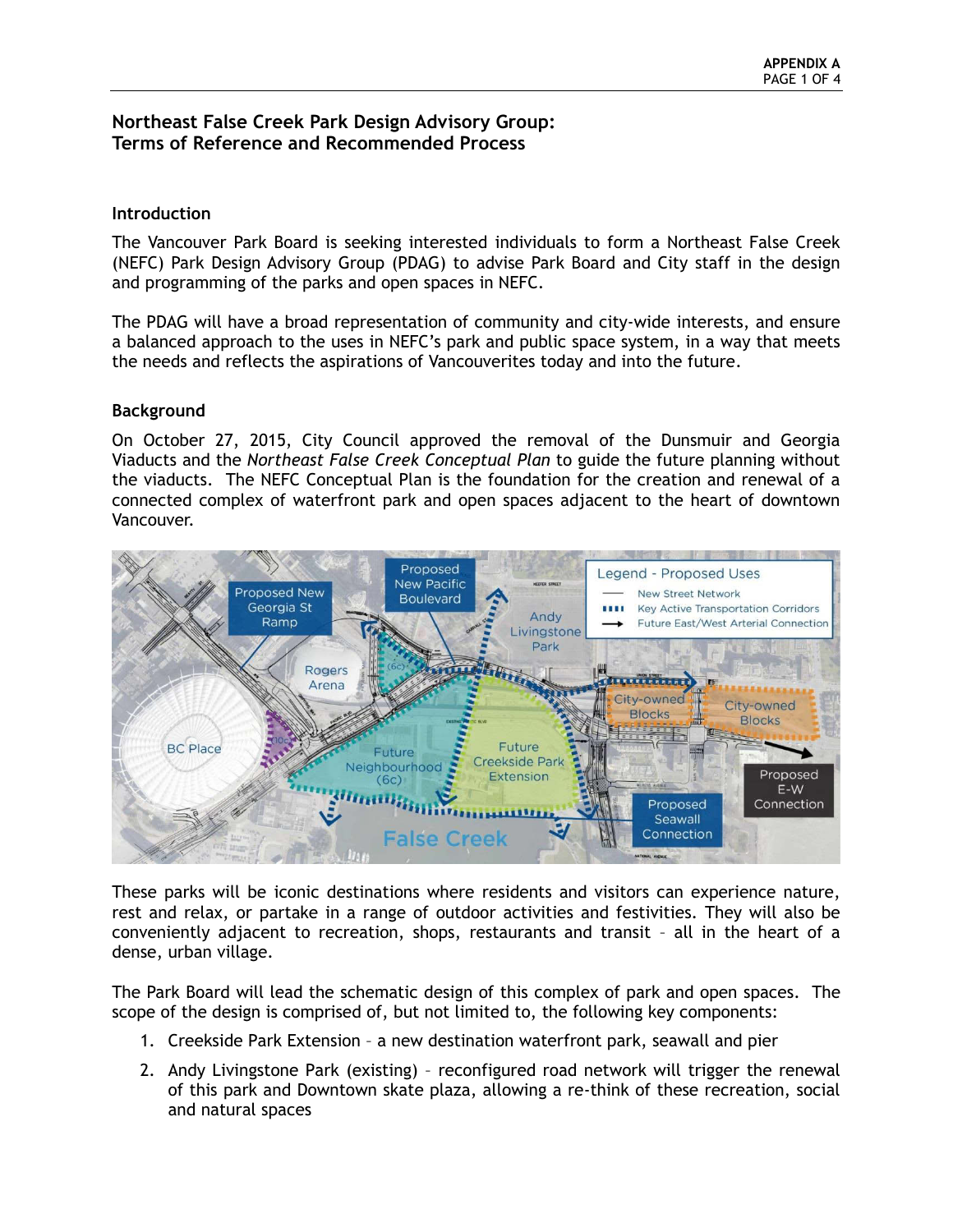- 3. Creekside Park (existing) this waterfront park will play a key connecting role to adjacent green spaces and seawall
- 4. Dunsmuir Connection an elevated linear park that will provide a green link for pedestrians and cyclists between the downtown core and the new park spaces

## **Context of the PDAG in relation to other participants**

The role of the PDAG will be to work in tandem with staff, other stakeholders, Park Board and City Council.

|                                                         | NEFC planning process<br>Manage | Outreach | advice<br>Process check-in & | Draft design and programing<br>options | programing<br>and challenges,<br>ldentify<br>and<br>Review design<br>opportunities<br>Suggest uses, | Plan approvals | Plan implementation | Monitoring implementation |
|---------------------------------------------------------|---------------------------------|----------|------------------------------|----------------------------------------|-----------------------------------------------------------------------------------------------------|----------------|---------------------|---------------------------|
| Participants (general<br>public)                        |                                 |          |                              |                                        |                                                                                                     |                |                     |                           |
| Participants (stakeholder<br>groups)                    |                                 |          |                              |                                        |                                                                                                     |                |                     |                           |
| Working Groups (eg. Park<br>Design Advisory Group)      |                                 |          |                              |                                        |                                                                                                     |                |                     |                           |
| Stewardship Group                                       |                                 |          |                              |                                        |                                                                                                     |                |                     |                           |
| Land Owners (Concord,<br>Aquilini, PavCo, CMP,<br>etc.) |                                 |          |                              |                                        |                                                                                                     |                |                     |                           |
| City Staff, Park Board<br><b>Staff</b>                  |                                 |          |                              |                                        |                                                                                                     |                |                     |                           |
| Infrastructure Asset<br>Owners / Operators              |                                 |          |                              |                                        |                                                                                                     |                |                     |                           |
| Regulatory Agencies<br>(Translink, DFO, etc)            |                                 |          |                              |                                        |                                                                                                     |                |                     |                           |
| Council / Park Board                                    |                                 |          |                              |                                        |                                                                                                     |                |                     |                           |

The input from the PDAG will be considered in conjunction with input from other community engagement efforts (e.g. public events, online surveys) as well as other criteria and considerations such as technical and financial factors. Input from the PDAG will also be balanced with the Park Board and City of Vancouver's strategic goals and objectives.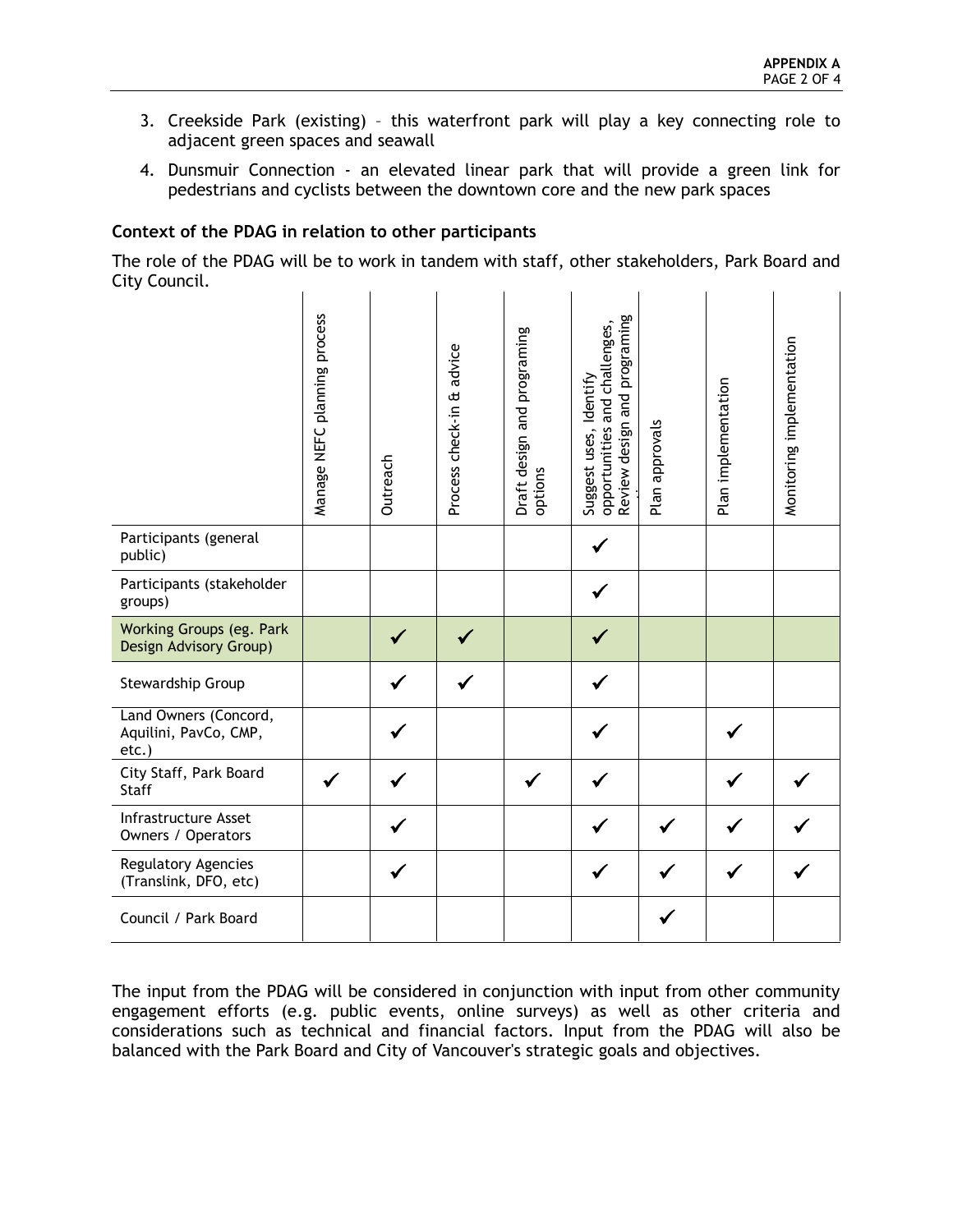The Park Design Advisory Group is a part of the broader public engagement process for Northeast False Creek. Overlap in membership between the PDAG and the NEFC Stewardship Group led by the City of Vancouver, will be considered to help bring continuity between the two groups.



# **Specific Role of the Park Design Advisory Group**

The role of the PDAG is to provide input on the design of the new park and open spaces in NEFC, in particular:

- 1. To ensure a balanced approach to park uses, as part of a thoughtful and comprehensive design process
- 2. To provide feedback to the project team (Park Board staff, City staff and consultant team) on the approach and progress of community engagement; and
- 3. To encourage the education and contribution of the public in the design of parks and open space.

PDAG members' responsibilities:

- Review material in advance of meetings in order for meetings to be focused and timeeffective
- Engage in positive and constructive discourse respectful of other member's perspectives
- Provide individual and collective input on all new and emerging topics
- Provide input on translation, graphic design or creative art, videography, and facilitation, to enrich the engagement process
- Offer outreach avenues (such as newsletters and contact lists) and the potential for partnering on events
- Contribute ideas for popular places and ideal dates to hold events that allow the Park Board to partner with existing events, and
- Encourage people to participate in engagement opportunities (such as filling out an online survey or attending a public workshop)

## **Membership Composition**

The PDAG will be comprised of local and city-wide stakeholders, and will include 10-12 members at large and individuals who represent a larger user group. Members will have direct